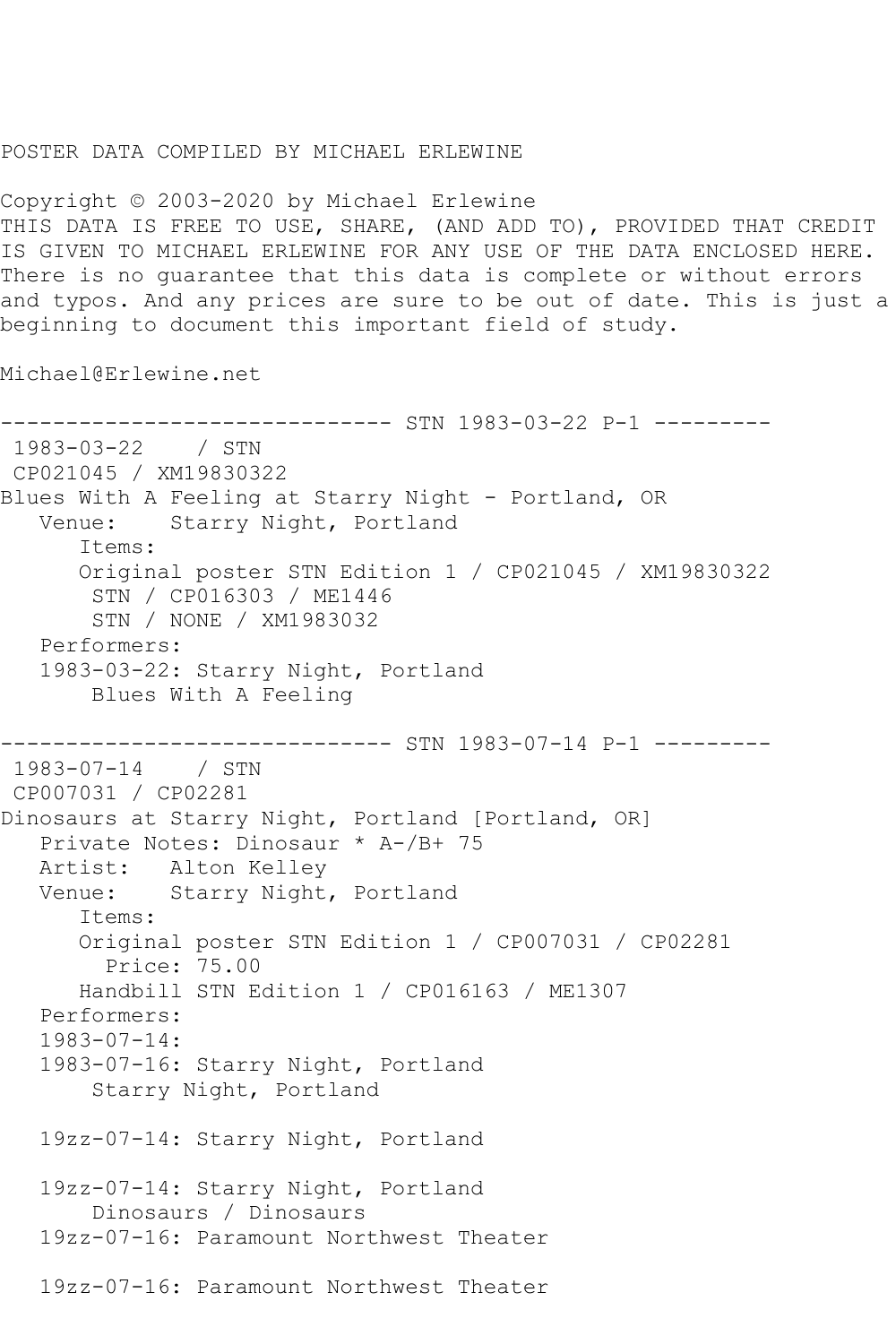Dinosaurs / Dinosaurs ------------- STN 1985-05-03 P-1 ---------1985-05-03 / STN CP020286 / XK19850503 Chuck Berry at Starry Night - Portland, OR Venue: Starry Night, Portland Items: Original poster STN Edition 1 / CP020286 / XK19850503 STN / NONE / XK1985050 Performers: 1985-05-03: Starry Night, Portland Chuck Berry ------------------------------ STN 1989-03-10 P-1 --------- 1989-03-10 / STN CP021160 / XM19890310 Rick Derringer, Passion Fatal at Starry Night - Portland, OR Venue: Starry Night, Portland Items: Original poster STN Edition 1 / CP021160 / XM19890310 STN / NONE / XM1989031 Performers: 1989-03-10: Starry Night, Portland Rick Derringer / Passion Fatal ------------------------------ STN 19zz-01-11 P-1 --------- 19zz-01-11 / STN CP016171 / ME1315 Roches at Starry Night, Portland - Portland, OR Venue: Starry Night, Portland Items: Original poster STN Edition 1 / CP016171 / ME1315 Performers: 19zz-01-11: Starry Night, Portland Roches ----------- STN 19zz-02-01 P-1 ---------19zz-02-01 / STN CP021993 / XP076 Bob Weir, Rob Wasserman at Starry Night - Portland, OR Venue: Starry Night, Portland Items: Original poster STN Edition 1 / CP021993 / XP076 Performers: 19zz-02-01: Starry Night, Portland Bob Weir / Rob Wasserman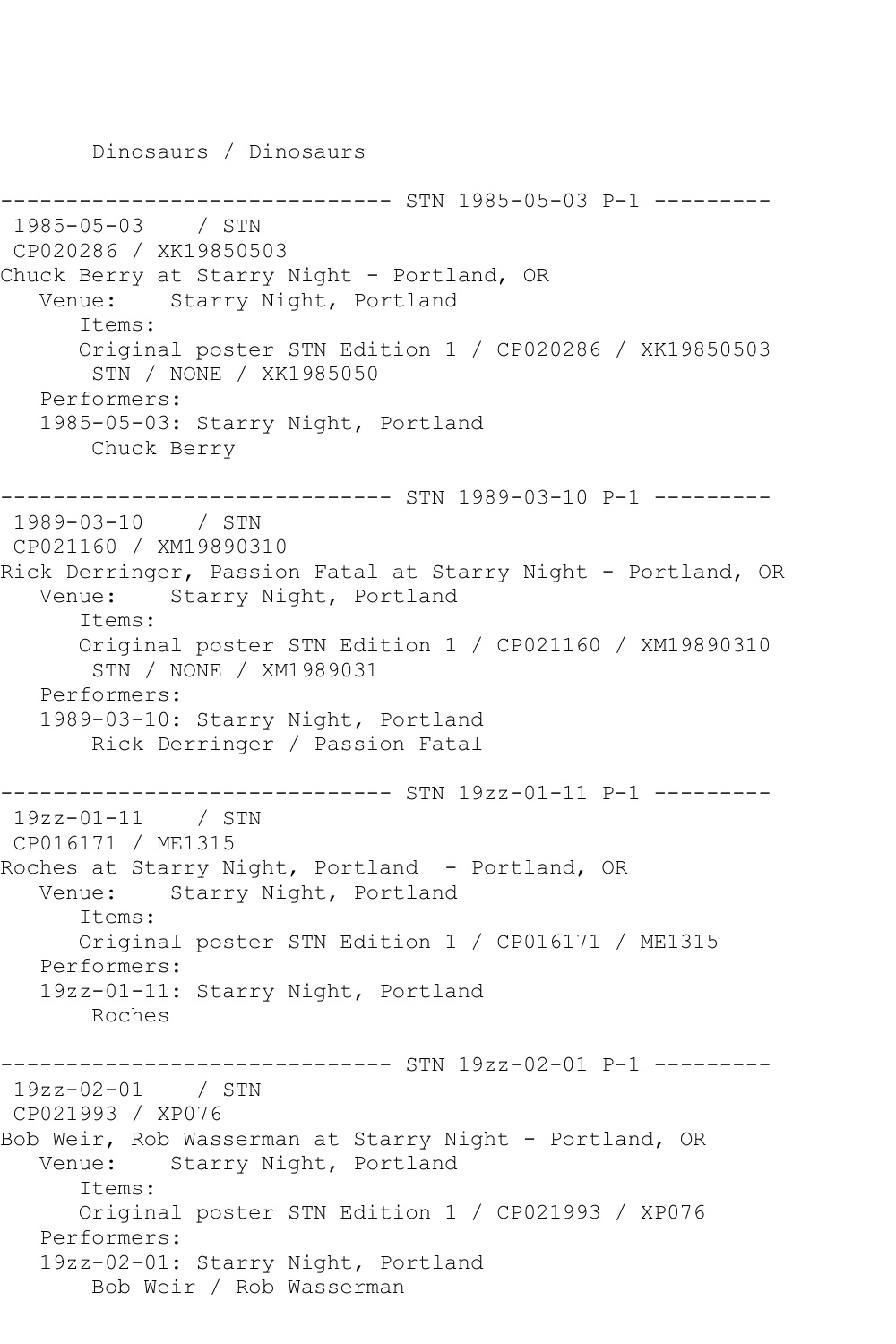------------------------------ STN 19zz-03-15 P-1 --------- 19zz-03-15 / STN CP016136 / ME1280 Tina Turner, Nu Shooz at Starry Night - Portland, OR Venue: Starry Night, Portland Items: Original poster STN Edition 1 / CP016136 / ME1280 Performers: 19zz-03-15: Starry Night, Portland Tina Turner / Nu Shooz ------------------------------ STN 19zz-03-20 P-1 --------- 19zz-03-20 / STN CP019994 / XK063 Johnny Winter at Starry Night - Portland, OR Venue: Starry Night, Portland Items: Original poster STN Edition 1 / CP019994 / XK063 Performers: 19zz-03-20: Starry Night, Portland Johnny Winter ------------------------------ STN 19zz-04-04 P-1 --------- 19zz-04-04 / STN CP016213 / ME1356 John Lee Hooker, Rockin' Razorbacks at Starry Night - Portland, OR Venue: Starry Night, Portland Items: Original poster STN Edition 1 / CP016213 / ME1356 Performers: 19zz-04-04: Starry Night, Portland John Lee Hooker / Rockin' Razorbacks / Lloyd Jones ----------- STN 19zz-04-06 P-1 ----------19zz-04-06 / STN CP016441 / ME1584 Tower of Power, Shock at Starry Night - Portland, OR Venue: Starry Night, Portland Promoter: Double Tee Items: Original poster STN Edition 1 / CP016441 / ME1584 Performers: 19zz-04-06: Starry Night, Portland Tower of Power / Shock ------------------------------ STN 19zz-04-06 P-1 ---------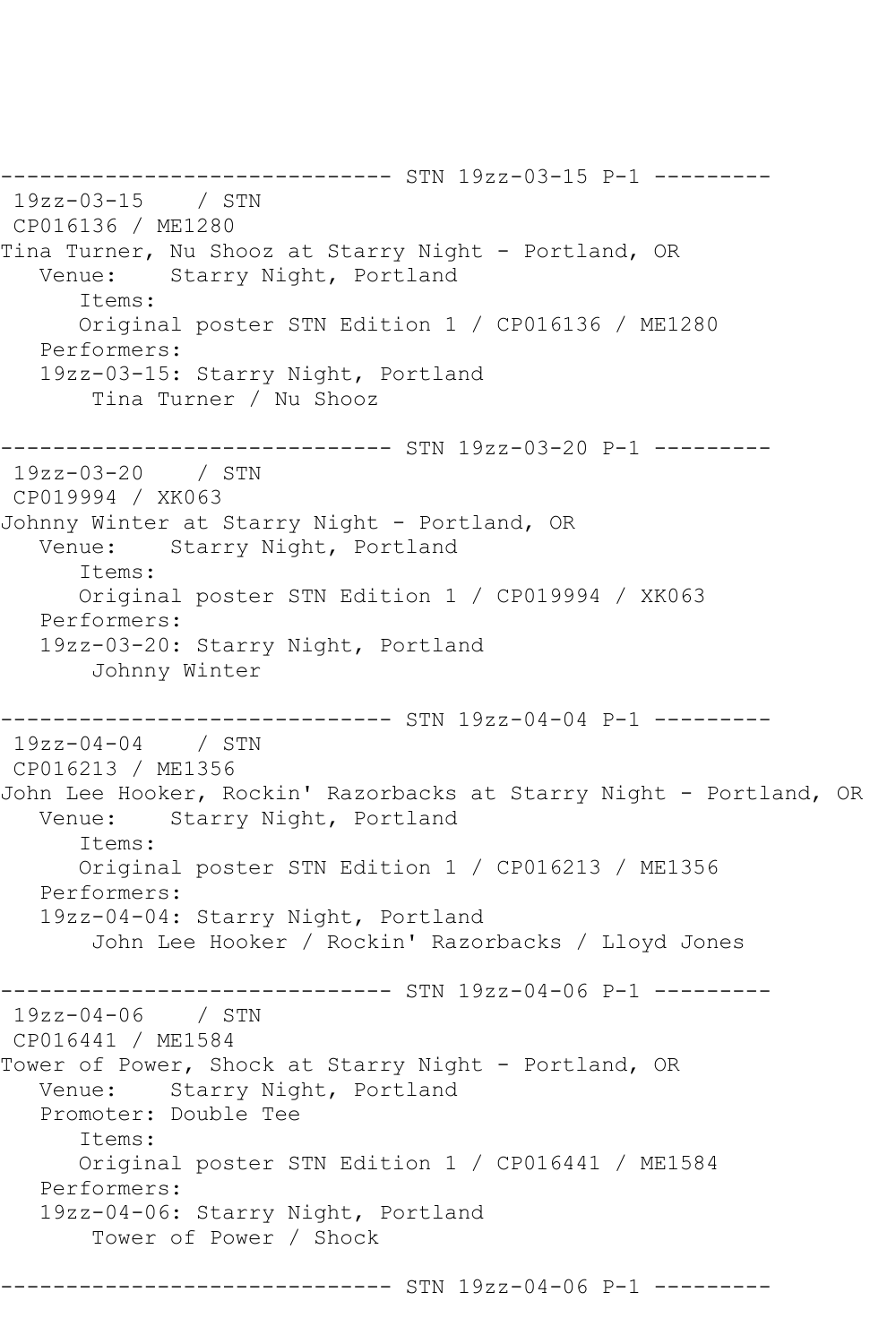19zz-04-06 / STN CP015959 / ME1103 Arlo Guthrie, Xavier at Starry Night - Portland, OR Venue: Starry Night, Portland Promoter: Double Tee Items: Original poster STN Edition 1 / CP015959 / ME1103 Performers: 19zz-04-06: Starry Night, Portland Arlo Guthrie / Xavier ------------------------------ STN 19zz-06-10 P-1 --------- 19zz-06-10 / STN CP016173 / ME1317 Theater of Sheep at Starry Night - Portland, OR Venue: Starry Night, Portland Items: Original poster STN Edition 1 / CP016173 / ME1317 Performers: 19zz-06-10: Starry Night, Portland Theater of Sheep ------------------------------ STN 19zz-06-23 P-1 --------- 19zz-06-23 / STN CP016364 / ME1507 Albert Collins, In Yo Face at Starry Night - Portland, OR Venue: Starry Night, Portland Items: Original poster STN Edition 1 / CP016364 / ME1507 Performers: 19zz-06-23: Starry Night, Portland Albert Collins and the Icebreakers / In Yo Face / Curtis Salgado ---------- STN 19zz-08-07 P-1 ---------19zz-08-07 / STN CP015469 / ME0615 Lita Ford Venue: Starry Night, Portland Promoter: KRCK Items: Original poster STN Edition 1 / CP015469 / ME0615 Performers: 19zz-08-07: Starry Night, Portland Lita Ford ------------------------------ STN 19zz-08-09 P-1 ---------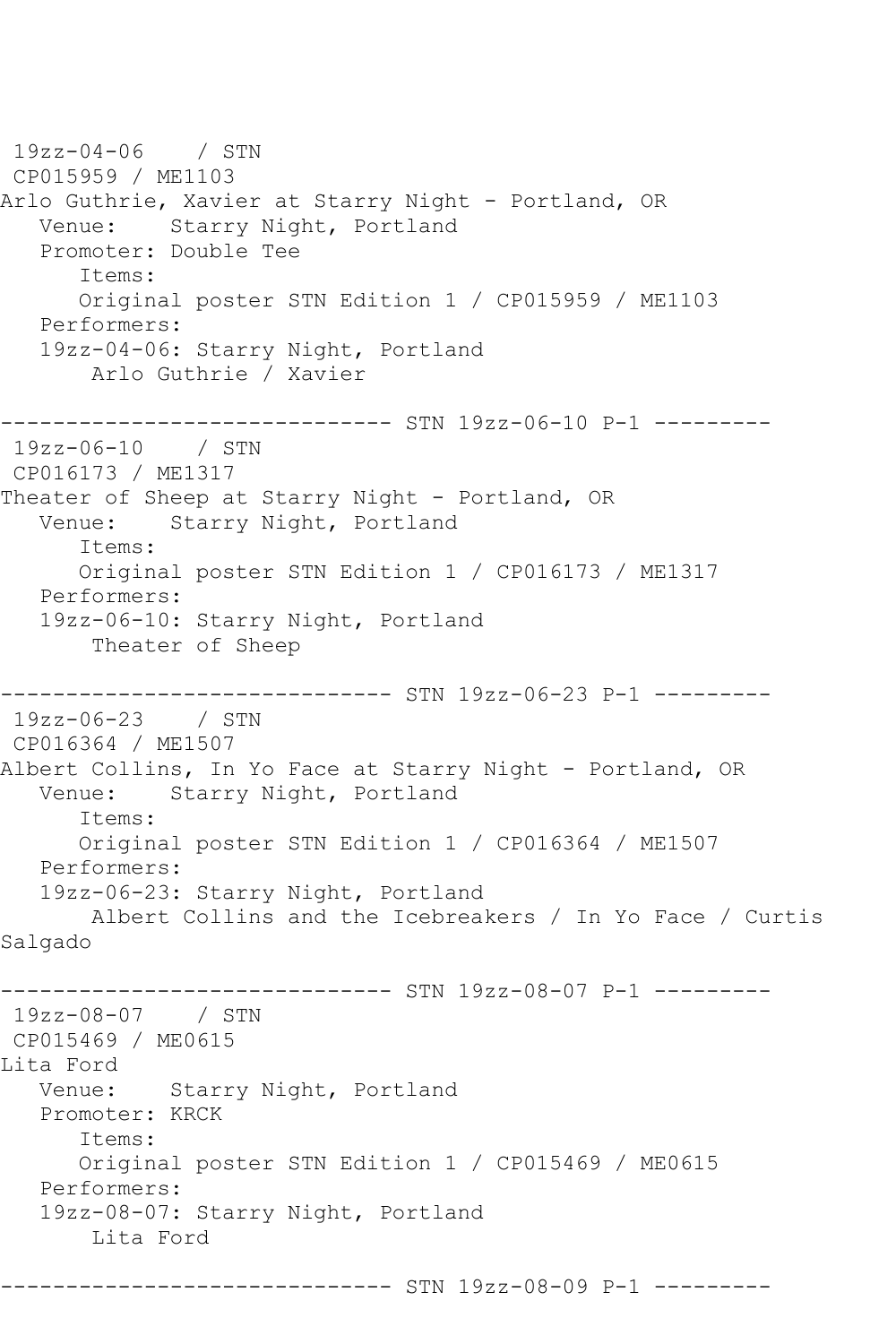19zz-08-09 / STN CP015829 / ME0973 King Diamond, Megadeth at Starry Night - Portland, OR Venue: Starry Night, Portland Items: Original poster STN Edition 1 / CP015829 / ME0973 Performers: 19zz-08-09: Starry Night, Portland King Diamond / Megadeth ------------------------------ STN 19zz-09-08 P-1 --------- 19zz-09-08 / STN CP016366 / ME1509 B.B. King at Starry Night - Portland, OR Venue: Starry Night, Portland Promoter: Double Tee Items: Original poster STN Edition 1 / CP016366 / ME1509 Performers: 19zz-09-08: Starry Night, Portland B.B. King ------------------------------ STN 19zz-10-18 P-1 --------- 19zz-10-18 / STN CP016409 / ME1552 Mercyful Fate, Slayer at Starry Night - Portland, OR Venue: Starry Night, Portland Promoter: Monqui Presents Items: Original poster STN Edition 1 / CP016409 / ME1552 Performers: 19zz-10-18: Starry Night, Portland Mercyful Fate / Slayer ------------------------------ STN 19zz-11-02 P-1 --------- 19zz-11-02 / STN CP021979 / XP062 Dinosaurs, Zero at Starry Night - Portland, OR Venue: Starry Night, Portland Items: Original poster STN Edition 1 / CP021979 / XP062 Performers: 19zz-11-02: Starry Night, Portland Dinosaurs / Zero / Holy Modal Rounders ------------------------------ STN zzzz-03-10 P -------- zzzz-03-10 / STN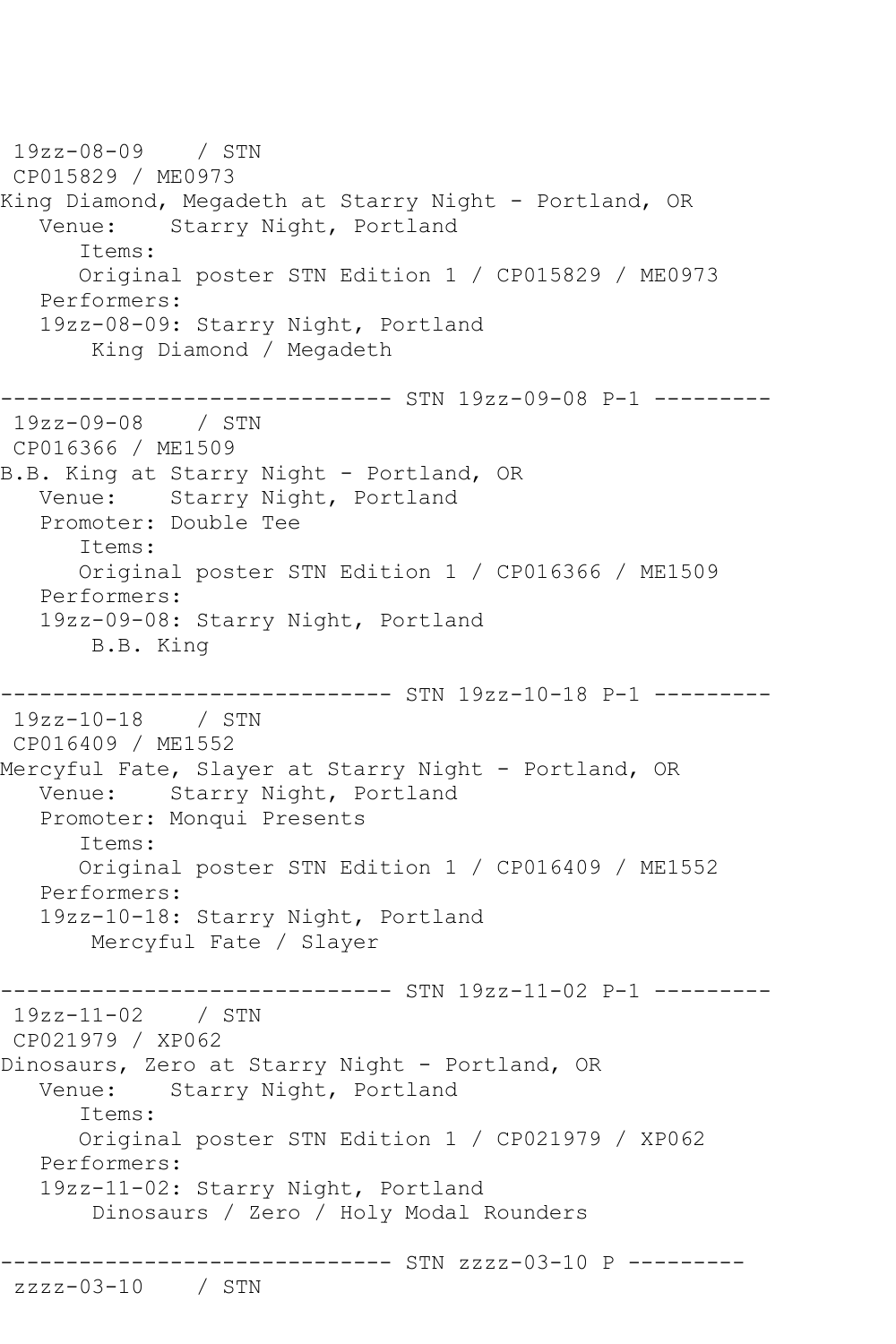CP046359 / CP046359 Rick Derringer, Passion Fatal at Starry Night Venue: Starry Night, Portland Items: Original poster STN / CP046359 / CP046359 Performers: zzzz-03-10: Starry Night, Portland Rick Derringer / Passion Fatal ------------------------------ STN zzzz-06-14 P -------- zzzz-06-14 / STN CP030222 / NM10171 Violent Femmes, Carmaig Deforest at Starry Night - Portland, OR Venue: Starry Night, Portland Items: Original poster STN / CP030222 / NM10171 (11 x 17) Performers: zzzz-06-14: Starry Night, Portland Violent Femmes / Carmaig Deforest ------------------------------ STN zzzz-06-14 P -------- zzzz-06-14 / STN CP046313 / CP046313 Violent Femmes, Carmaig DeForest Band at Starry Night Venue: Starry Night, Portland Promoter: Monqui Presents Items: Original poster STN / CP046313 / CP046313 Performers: zzzz-06-14: Starry Night, Portland Violent Femmes / Carmaig Deforest ------------------------------ STN zzzz-06-29 P -------- zzzz-06-29 / STN CP046277 / CP046277 Exodus, Wehrmacht at Starry Night Starry Night, Portland Items: Original poster STN / CP046277 / CP046277 Performers: zzzz-06-29: Starry Night, Portland Exodus / Wehrmacht / Forbidden ------------------------------ zzzz-08-12 P -------- zzzz-08-12 s / CP060510 / CP060510 Psychedelic Furs at Starry Night